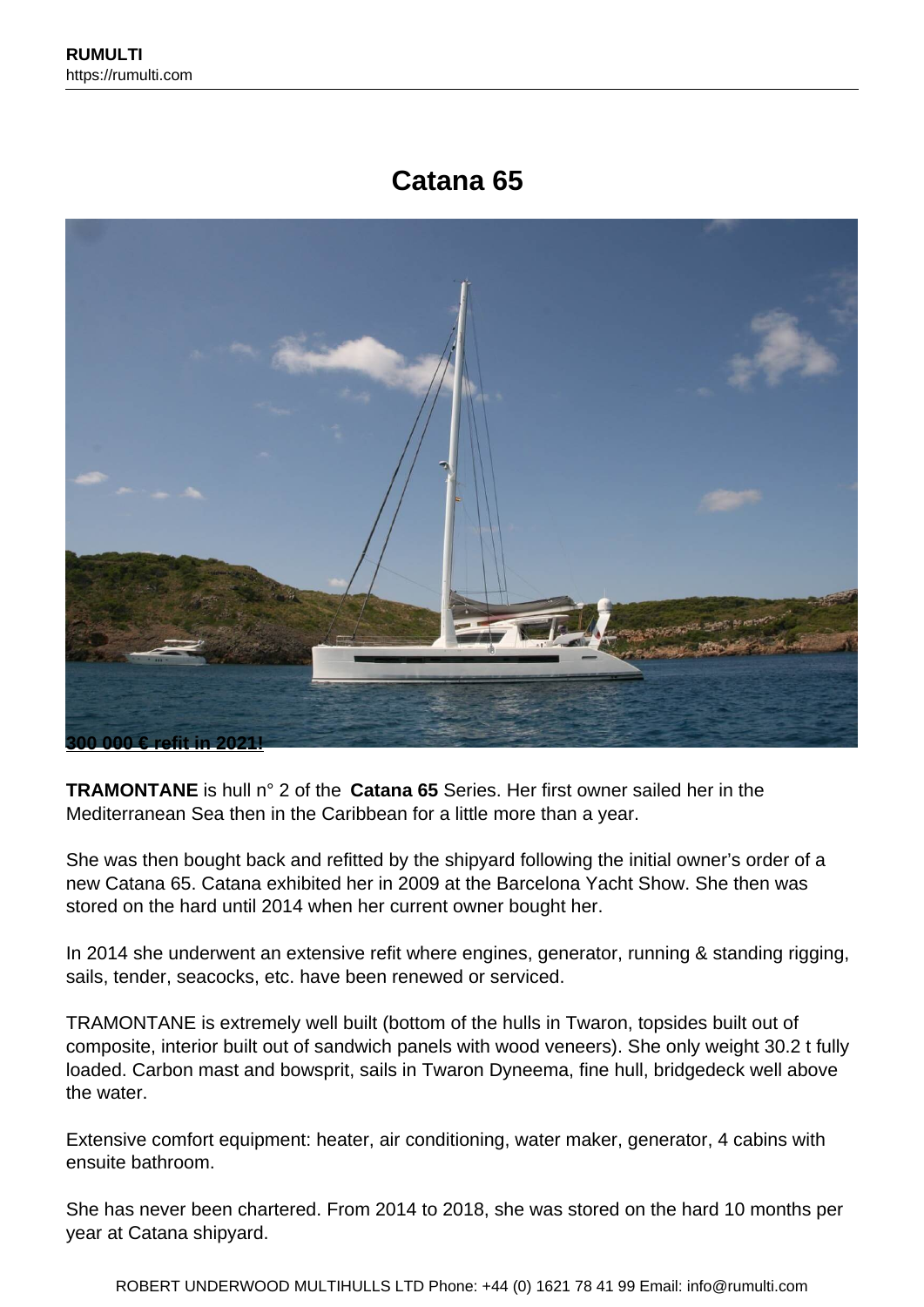After her last refit in 2014, it was time for Tramontane to be refurbished again, so a major refit consisting of several months of work is currently underway. The refit is estimated to be completed by early May 2021. Details upon request.

### **GENERAL SPECIFICATIONS**

Yard : Catana Type : 65 Year : 2008 Architect : Christophe Barreau LOA : 19.70m Beam : 9.56m Draft : 1.30m / 3.10m Displacement : 30.200 kg Engine : 2 x VOLVO 130 HP Propellers : 2 Foldable 4-blade propellers Hull Material : Fiberglass foamcore sandwich Flag : FR Located : South of France

### **ENGINES**

2 x 130 HP VOLVO - (5 cylinders - 2,4 l turbo diesel) 2 x 4 Blades foldable propellers Port engine: New 2008 – 2,600 hours in September 2020 Starboard engine: New 2009 – 1,650 hours in September 2020 2 x Electric engine commands

## **MAST & RIGGING**

LORIMA M40J high modulus carbon mast – serviced in 2014 White painted aluminium boom Carbon bowsprit – New 2014 Standing rigging: New 2014 Running rigging: Dyneema by Cousin – New 2014 Furlers: 2 x HARKEN for jib & staysail

## **SAILS**

One complete set of sails – New 2020 Sail area \*upwind: 224 m² \*downwind: 252 m² 138 m² Full batten main sail in Twaron/Dyneema 112 m² Jib in Twaron/Dyneema 55 m² Staysail in Twaron/Dyneema Asymmetrical spinnaker & spinnaker sleeve Spare jib from 2014 (little used)

#### **DECK FITTINGS**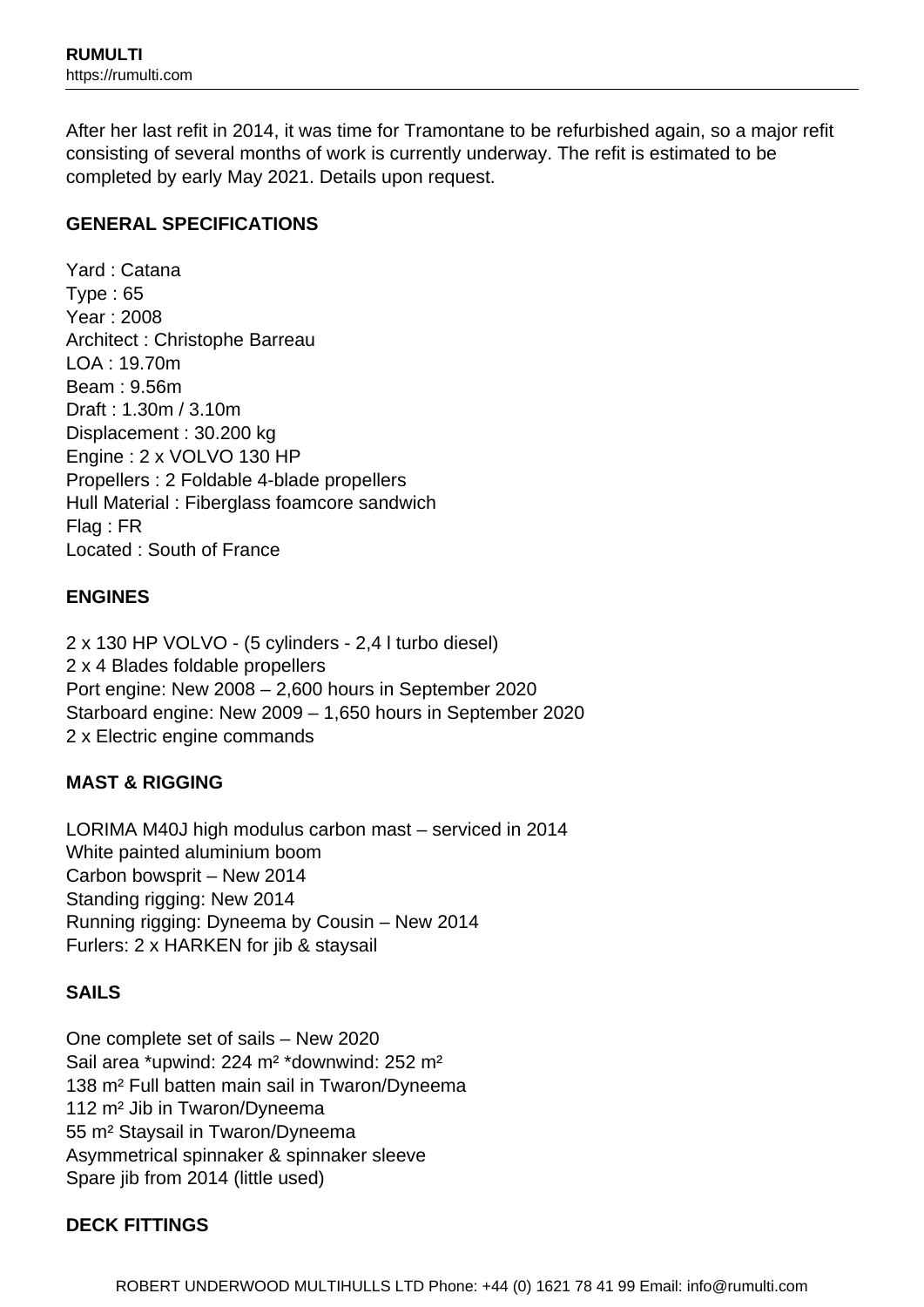6 x HARKEN winches including 4 electric ones SPINLOCK jammers HARKEN winches including 2 electrics for the jib and 2 x 74.2 4 Large lockers in the cockpit Cockpit & transoms newly laid up with teak – New 2019 2 x Carbon LEWMAR Yspoke steering wheels – New 2014 2 x Swimming ladders TENDERLIFT hydraulic davits Aluminium arch aft with lights – repainted in 2017 Sides awning under the rigid bimini All new hatches replaced by Catana in 2018 Deck shower (hot & cold) Outside covers for all the roof windows Outside upholstery – New 2014

#### **MOORING**

3,500 W/24 V LOFRANS electric windlass – serviced in 2015 50 kg Main anchor + 80 m of 14 mm chain 25 kg Spare anchor + 14 mm chain and rope 20 mm CLEANLINE docking lines – New 2014

#### **ELECTRONICS**

Instruments: B&G – New 2019 Sounder: B&G – New 2019 Self-steering: B&G – New 2019 AIS: B&G – New 2019 **Computer** Satellite phone: THRANE & THRANE - KVH TracVision VHF radio GPS: B&G – New 2019 Chart plotter: B&G – New 2019 Radar: B&G – New 2019

#### **ELECTRICITY**

12, 24 & 220 V circuits Shore power 6 x Solar panels (400 W) 10 kva ONAN - 220 V/50 Hz @ 1,500 rpm – sound insulation box – serviced in 2014 Batteries: Service 4 x 225 Amp AGM - New 2014 Engines start: 2 x 130 Amp AGM - New 2014 Generator start: 1 x 70 Amp AGM - New 2014 2 x 110 Amp/24V Alternators belted on main engines – serviced in 2014 Chargers: 2 x 3,000 W/70 Amp (charter & inverter) + 1 x 100 Amp Underwater lights under the transoms – New 2014 Led lights under the spreaders – New 2014 Led navigation lights at mast head